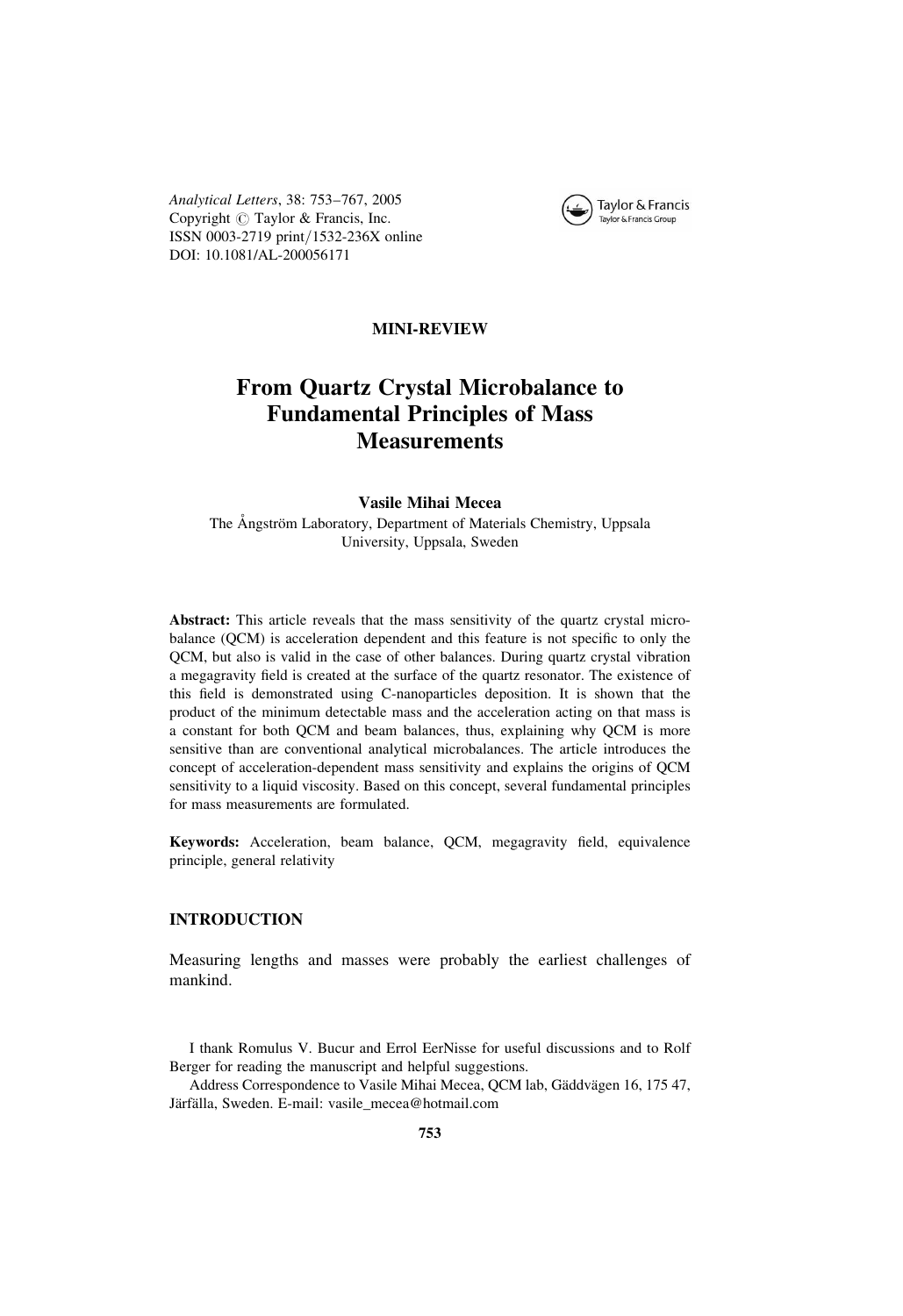When King Hiero of Syracuse asked Archimedes (285–212 BC) whether his new crown was really made of pure gold, the philosopher immersed the crown and an equal weight of pure gold, attached to the arms of a beam balance, into a vessel of water where the crown seemed to be lighter. According to Archimedes' principle, the pan of the beam balance on which the crown was laid was pushed upwards because the crown displaced a volume of water larger than that displaced by the pure gold laid on the other pan of the balance. This was a clear evidence of the fact that the goldsmith had intermixed some lighter metal, probably silver. The additional volume of water displaced by the crown could weight several 10s of grams, which were easily detected at that time.

The balances we use today in our laboratories, e.g., beam, cantilever, torsion, or spring balances, depending on their maximal load, can detect even  $10^{-10}$  kg.

On the other hand, the quartz crystal microbalance (QCM), which became a largely used instrument during the last decades, can detect up to  $10^{-16}$  kg.

Since the quartz crystal microbalance was first introduced by Sauerbrey in 1959, it has become a largely used instrument for small mass measurements in vacuum, gas, and liquid phase (Ballantine et al. 1997; Lu and Czanderna 1984; Martin et al. 1991; Kanazawa and Gordon 1985; Martin et al. 1993; O'Sullivan and Guilbault 1999; Rodahl and Kasemo 1996; Marx 2003; Mecea 1994). Several questions related to QCM work are still lacking a sound explanation:

- . Why is QCM more sensitive than conventional analytical microbalances?
- . Why must the deposition on the surface of a quartz resonator be adherent to its surface?
- . Why does the frequency response of the QCM in contact with a liquid depend on the liquid viscosity and quartz resonator surface roughness?

The aim of the article is to provide an answer to these questions and to put some light on the more general problem of mass measurement.

### SENSITIVITY ANALYSIS

### Quartz Crystal Microbalance

Ever since the use of quartz crystal resonators for frequency control applications in radio-communication equipment began, the effect of a foreign material deposited on their surfaces on their resonant frequency has been known. However, a quantitative relationship was not established until 1959. The possibility of using quartz crystal resonators as quantitative mass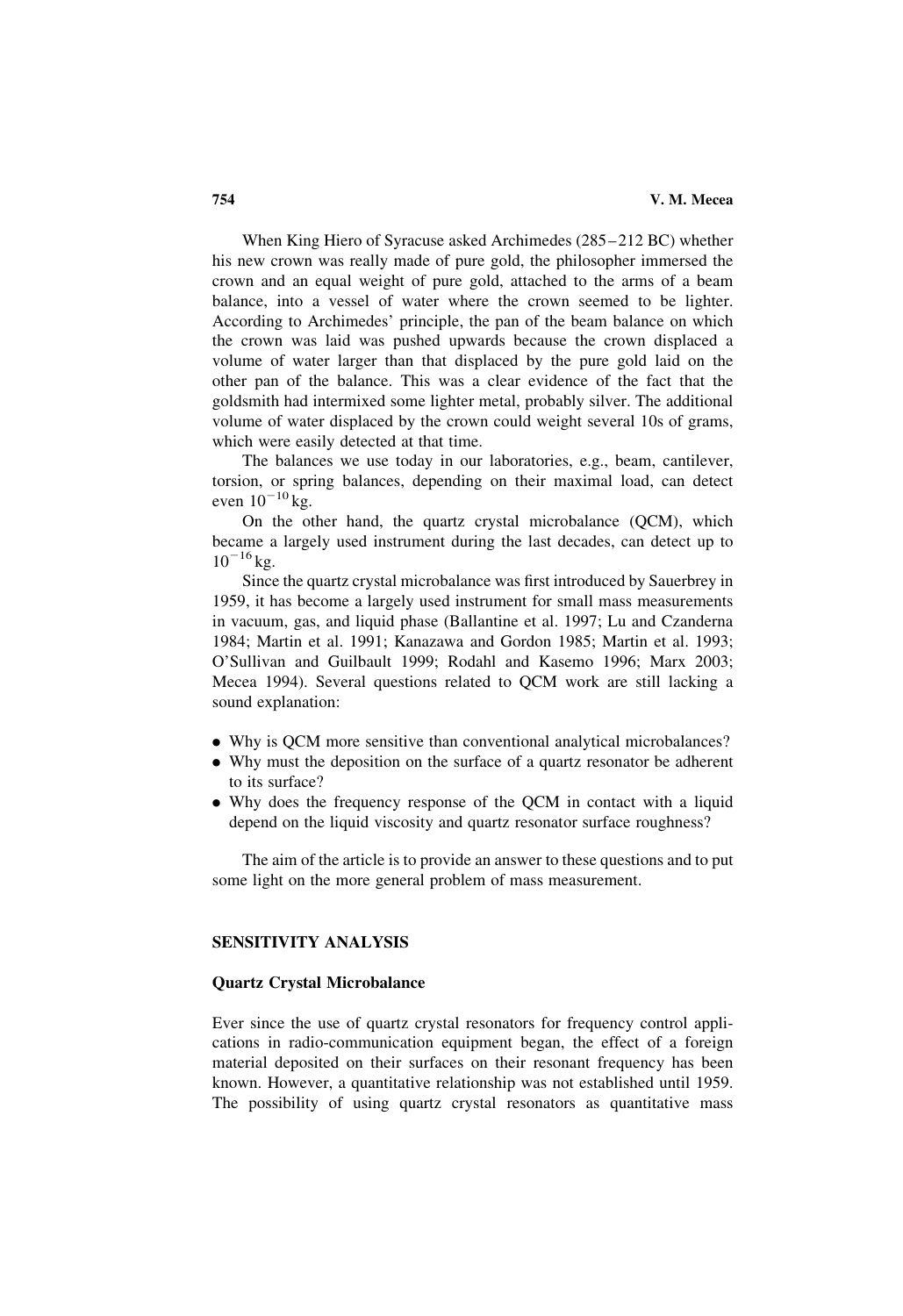measuring devices was first explored by (Sauerbrey 1959). The decrease of the resonant frequency of a thickness shear vibrating quartz crystal resonator, having AT or BT cut, was found to be proportional to the added mass of the deposited film:

$$
\Delta f = -\frac{f_q^2 M_f}{N \rho_q S} = -\frac{f_q^2 m_f}{N \rho_q} \tag{1}
$$

where  $f_q$  is the fundamental resonant frequency of the quartz, N is the frequency constant of the specific crystal cut ( $N_{AT} = 1.67 \times 10^5$  Hz $\cdot$ cm;  $N_{\text{BT}} = 2.5 \times 10^5 \,\text{Hz} \cdot \text{cm}$ ,  $\rho_q = 2.65 \,\text{kg/dm}^3$  is the quartz density, and S is the surface area of the deposited film, the mass of which is  $M_f$ . When the deposited film covers the whole sensitive area of the quartz resonator it is easier to use the areal density,  $m_f = M_f/S$ , to further calculate the film thickness,  $l_f = m_f/\rho_f$ , where  $\rho_f$  is the density of the deposited film. A typical quartz crystal resonator is shown in Fig. 1.

The keyhole-shaped electrodes on both major faces of the quartz resonator are vacuum deposited gold or silver films, about 150 nm in thickness. The mass-sensitive area is situated in the central part of the resonator, covering about the area where the two electrodes overlap.

Equation (1) shows that the QCM mass sensitivity,  $\Delta f/m_f$ , is proportional to the square of the quartz resonator frequency.

There are also experimental data showing that on the surface of a quartz crystal resonator we have a mass sensitivity distribution that closely follows the vibration amplitude distribution. In Fig. 2 experimental results published elsewhere are shown (Mecea 1994, 1989). The recorded frequency change for deposited silver spots, which have the same mass,  $M_f$ , is proportional to the vibration amplitude in that point indicated by the voltage, U. A 5 MHz, plano-convex, AT-cut resonator with 200 mm curvature radius was used. The diameter of the resonator was 14 mm. It had silver electrodes of different diameters on each side: 13 mm on the flat side and 6 mm on the convex side. To reveal the mass sensitivity distribution, small silver spots having the same thickness and a diameter of 0.6 mm were vacuum



Figure 1. A typical quartz crystal resonator used for mass measurements.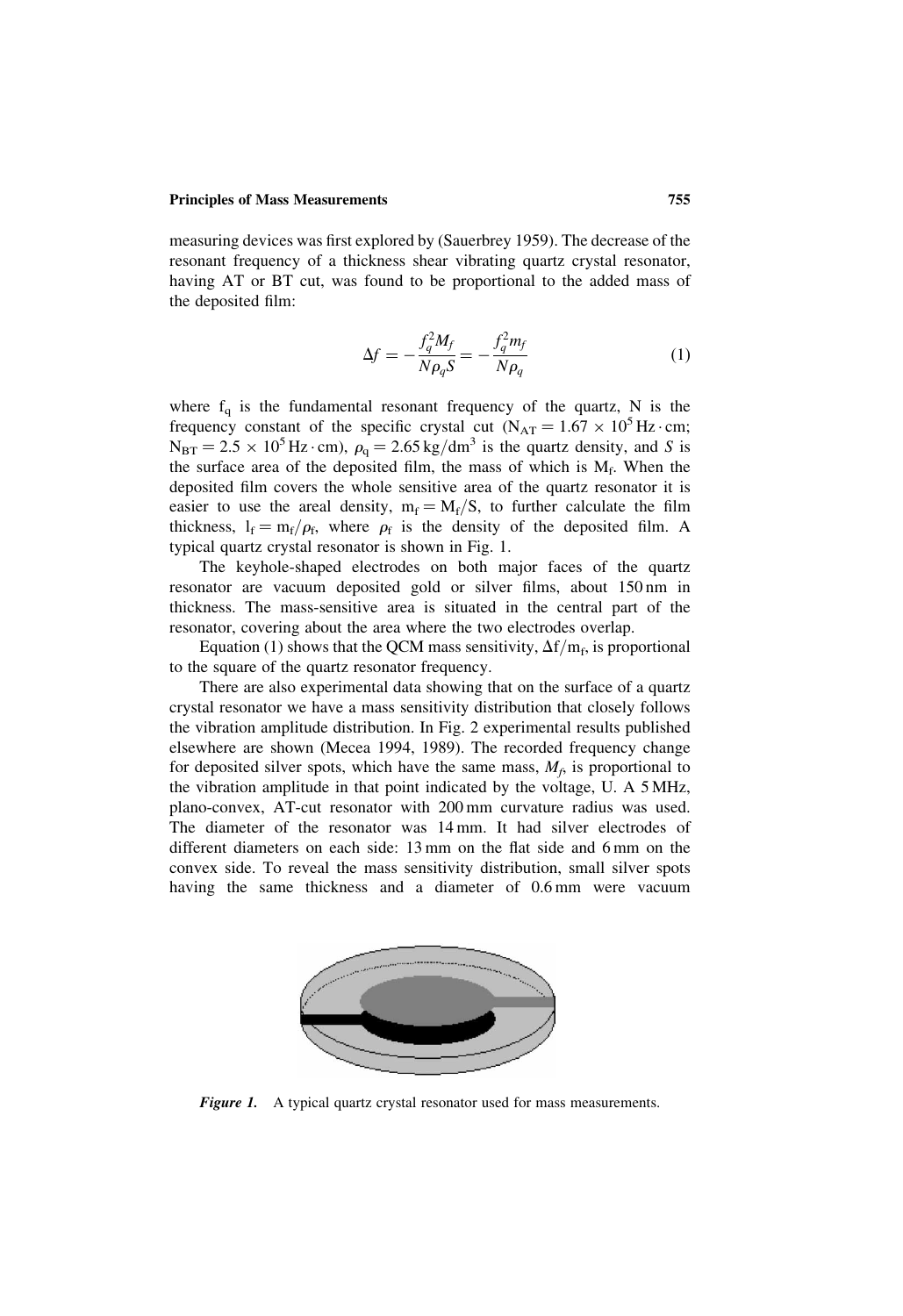

**Figure 2.** Mass sensitivity related  $\Delta f$  and vibration amplitude related U distribution along one of the quartz resonator diameters.

deposited along one of the crystal diameters, with 0.5 mm spacing between them. The amplitude distribution along the same diameter was revealed by using the scanning probe method (Mecea 1994, 1989). The voltage, U, is proportional to the vibration amplitude in each point along the chosen diameter. Similar results were reported in the literature (Sauerbrey 1959; Sauerbrey 1964; Mueller and White 1968; Martin and Hager 1989; Schneider and Martin 1995; Buttry and Ward 1992; Lucklum and Hauptman 1997).

Both the mass sensitivity and amplitude distribution curves follow a Gaussian function (Martin and Hager 1989). The displacement of a point, vibrating with simple harmonic motion, may be described as

$$
x = A\sin(\omega t) \tag{2}
$$

where A is the vibrational amplitude in that point and  $\omega = 2\pi f$  is the angular frequency.

The acceleration of this motion is

$$
a = -\omega^2 A \sin(\omega t) = -4\pi^2 f^2 A \sin(\omega t)
$$
 (3)

The maximum value of the acceleration in that point is  $a_{max} = \omega^2 A$ . On the crystal surface the highest vibration amplitude,  $A_0$ , and the maximum acceleration,  $a_0 = \omega^2 A_0$ , are in the center of the quartz resonator.

From Eq. (1) we conclude that the mass measuring sensitivity is proportional to the square of the quartz resonator frequency. From the experimental results shown in Fig. 2 we conclude that the mass measuring sensitivity of the QCM is proportional to the vibrating amplitude at that point. These two statements lead to the conclusion that the physical quantity that determines the mass measuring sensitivity in every point on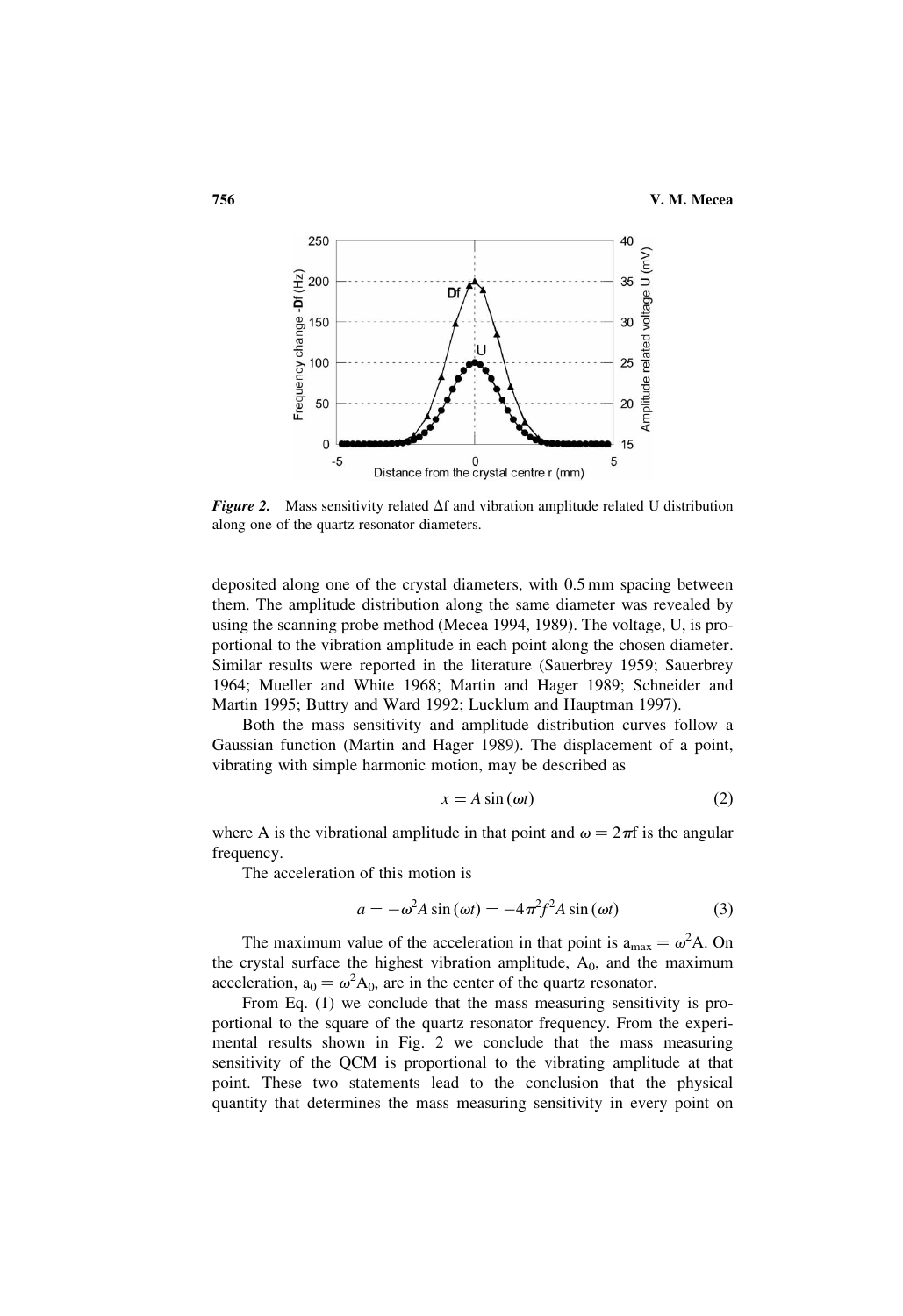the surface of a quartz crystal resonator is the acceleration of the crystal vibration in that point.

Earlier experimental results in gas and vacuum (Sauerbrey 1964; Kanazawa 1997; Borowsky et al. 2000) indicated that the vibration amplitude in the center of a quartz resonator is in the range from 10 nm to 200 nm.

In order to correlate the mass measuring sensitivity in the center of the quartz crystal resonator with the corresponding acceleration in this point we shall rely on the previous results obtained for amplitude measurements in the center of a 5 MHz plano-plano AT-cut quartz resonator using scanning tunneling microscopy (Borowsky et al. 2000). Here it is stated that the maximum vibration amplitude in the center of such a crystal is

$$
A_0 = CQV_d, \t\t(4)
$$

where  $C = 1.4 \times 10^{-12}$  m/V, Q is the quality factor of the quartz resonator, and  $V_d$  is the peak voltage applied on the quartz resonator electrodes.

A small silver spot with a diameter of 0.45 mm and thickness of 200 nm, measured with an adjacent film thickness monitor having a mass  $M_f$  =  $3.3399 \times 10^{-10}$  kg was vacuum deposited in the center of a 4951605 Hz plano-plano AT-cut quartz resonator. The frequency change,  $\Delta f =$ 96.925 Hz, the crystal inductance,  $L = 73$  mH, and resistance,  $R = 15 \Omega$ , were measured with a Hewlet Packard network analyzer model E 5100A, driving the crystal at P = 100  $\mu$ W. Calculating Q =  $\omega L/R = 151411$  and The driving the crystal at  $P = 100 \mu$ W. Calculating  $Q = \omega L/K = 151411$  and  $V_d = \sqrt{2PR} = 0.0548$  V we get  $A_0 = 116.1$  Å. The maximum acceleration is  $a_0 = 1.1238 \times 10^7 \text{ m/s}^2 = 1.1456 \times 10^6 g$ , where  $g = 9.81$  and  $\text{m/s}^2$  is the gravitational acceleration. It shows that, in the center of a quartz crystal resonator, acceleration is more than one million times higher than is the gravitational acceleration. Using plano-convex quartz resonators with higher Q value and higher driving levels, this acceleration can be much higher. Thus a quartz crystal resonator can create a megagravity field on its surface.

In order to evaluate the minimum detectable mass in the center of the quartz resonator, we used the frequency shift  $\Delta f = 96.925$  Hz corresponding to the deposition of a silver spot with a mass  $M_f = 3.3399 \times 10^{-10}$  kg. The minimum detectable mass,  $M_f^{min}$ , also depends on the frequency stability,  $\Delta f/f$ , which can be attained over the length of the mass measuring process. Previously reported results (Warner and Stockbridge 1963), showed an experimental frequency stability of  $\Delta f/f = \pm 1.5 \times 10^{-9}$  and stated that even  $1 \text{ pg/cm}^2$  can be detected in case of a better temperature stability. This corresponds to a frequency stability of  $\Delta f/f = 1.13 \times 10^{-11}$ . In some special conditions (Vig and Walls 1994), using better temperature control and ultra-high vacuum we can rely on an even better frequency stability,  $\Delta f/f = 5 \times 10^{-12}$ . In this case  $M_f^{min} = 8.53 \times 10^{-17}$  kg. It is interesting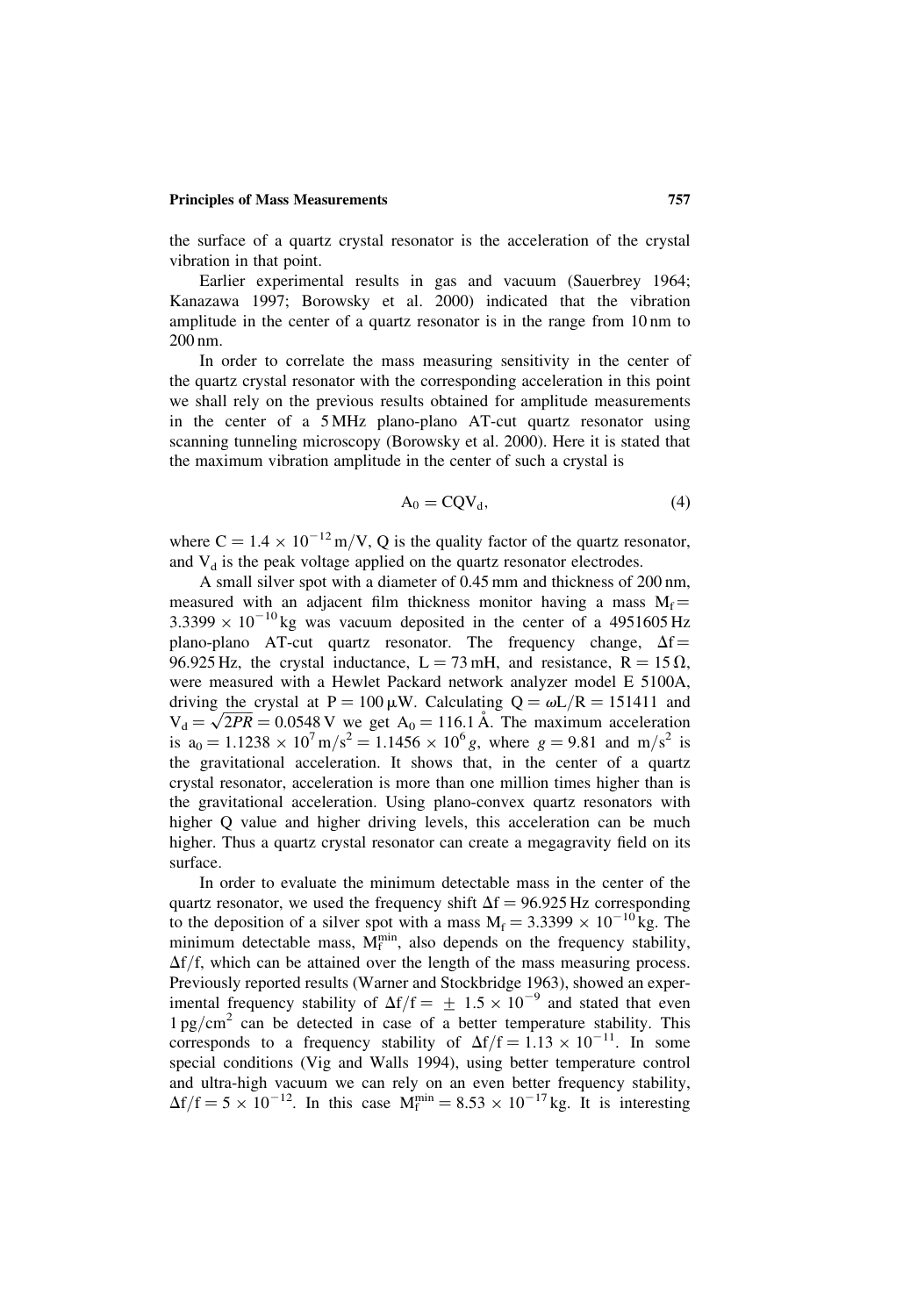to look at the product between the minimum detectable mass and the acceleration acting on that mass:

$$
\Gamma = M_f^{\min} \cdot a_0 = 8.53 \times 10^{-17} \text{ kg} \cdot 1.1238 \times 10^7 \text{ m/s}^2
$$
  
= 9.5536 × 10<sup>-10</sup>N ≈ 10<sup>-9</sup>N (5)

### Conventional Microbalances

We can compare this result obtained for the case of the QCM with the case of the most sensitive balances we currently use in our laboratories: beam, cantilever, torsion, or spring balances. Depending on their maximum allowable load, the minimum detectable mass is  $M_f^{min} = 0.1 \mu g = 10^{-10} kg$ . This sensitivity can only be attained in a vibration-free environment at a constant temperature.

All these balances have a common feature: the acceleration acting on the measured mass is just the gravitational acceleration, g. In this case we have  $\Gamma = M_{\rm f}^{\rm min} \cdot g = 9.81 \times 10^{-10} \,\mathrm{N} \approx 10^{-9} \,\mathrm{N}.$ 

The  $\Gamma$  should not be interpreted as a universal constant. It is rather a proof that there is a connection between mass and acceleration. The magnitude of  $\Gamma$  refer to the same level of exigency towards the environmental conditions for both QCM and conventional balances. This idea was first discussed earlier (Mecea et al. 1996).

### Acceleration Dependent Mass Sensitivity

On the surface of a quartz crystal resonator the acceleration of the shear vibration varies from zero to several millions times the gravitational acceleration, g, over a distance of 2 to 3 mm from about the electrode edges to the electrode center. The mass sensitivity varies in the same way.

The effect of the gravitational acceleration on the cantilever, torsion, and spring balances is obvious and will not be discussed here. However, a beam balance works as a comparator and it is interesting to take closer look at this type of balance.

In case of a beam balance with arms of equal lengths, the equilibrium is attained when  $M_A \cdot g = M_B \cdot g$ , where  $M_A$  and  $M_B$  are the masses of the bodies laid on the pans A and B, respectively, and g is the gravitational acceleration. We will have equilibrium when  $M_A = M_B$ , whatever the value of the acceleration is. The two bodies will be in equilibrium on both Earth and on the Moon. However, the mass sensitivity is not the same on Earth and on the Moon. In the general case, at equilibrium we have  $M_A \cdot a = M_B \cdot a$ , where  $a$  is the magnitude of the acceleration in that point. This is illustrated in Fig. 3.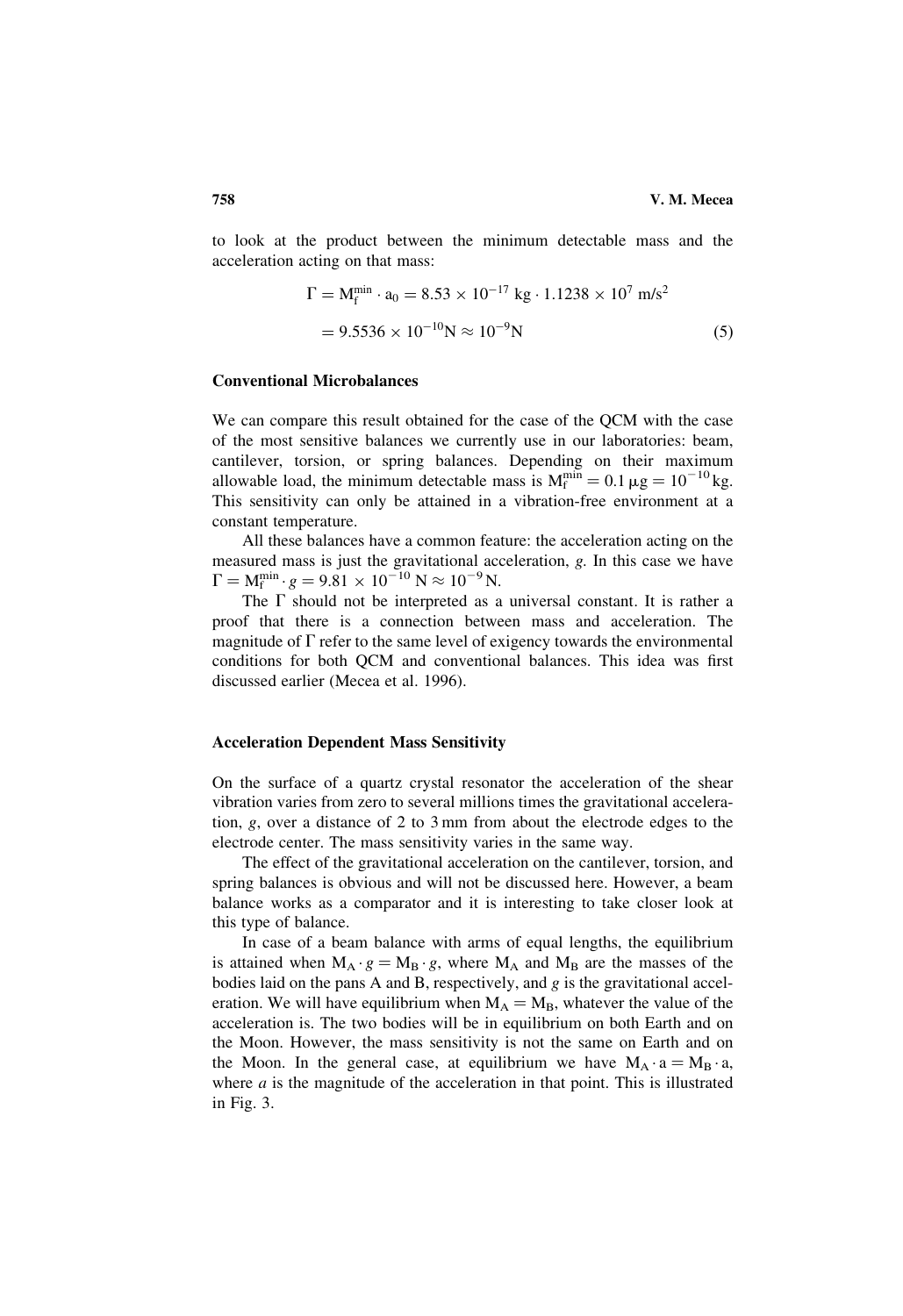

Figure 3. Mass sensitivity of a beam balance.

The balance sensitivity is measured by the tipping angle  $\alpha$ , which corresponds to a small difference between the two masses. For small angles,  $\alpha$  is proportional to the difference between the two forces acting on the two arms:

$$
\alpha = k (M_A - M_B) a \tag{6}
$$

where k is a constant that depends on the mechanical construction of the balance. If  $\alpha = 6^{\circ}$  on Earth, it will be only 1<sup>°</sup> on the Moon. None of the balances we normally use in our laboratories (beam, cantilever, torsion, or spring) can be used on a space laboratory orbiting around Earth, because the gravitational acceleration is canceled by the centrifugal acceleration. However, a QCM works excellently in outer space (Mecea 1994). The mass deposited on the surface of a quartz crystal resonator is subjected to an acceleration caused by the vibration of the quartz resonator.

The maximum value of the acceleration on the crystal surface can be increased by increasing the driving level in the crystal. However this will not increase the integral mass sensitivity of the crystal. The additional energy will be shared between quartz and the deposited film and the same fraction of vibration energy will be transferred to the film, whatever the driving level is. This is clearly stated in the Energy Transfer Model (Mecea 1994).

The value  $\Gamma \approx 10^{-9}$  N corresponds to very stable conditions. For a QCM this means ulta-high vacuum, constant temperature, no temperature gradients, and no stress inside the crystal resonator. For a laboratory balance this means constant temperature, no air convection, and no external vibrations. These provide an additional acceleration, which will be vectorially added to the gravitational acceleration.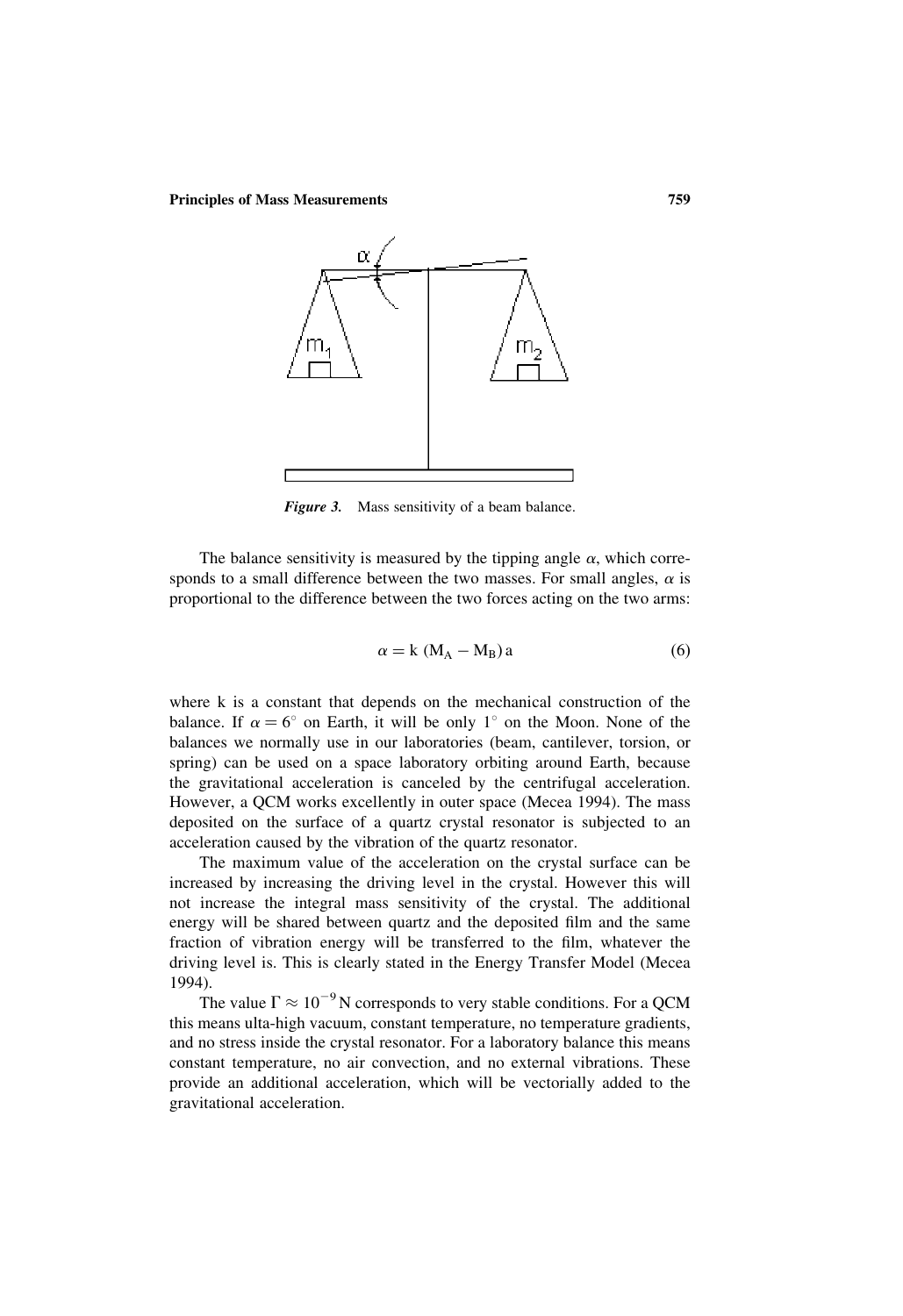# EXPERIMENTAL EVIDENCE FOR THE PRESENCE OF A MEGA-GRAVITY FIELD ON THE SURFACE OF A QUARTZ RESONATOR

The experiments were performed using QCM-lab equipment with a specially designed oscillator, which permits a high drive level of the quartz resonators up to 150 mA. Using automatic level control (ALC) the crystal current could be scanned between 1 mA and 100 mA with different rates.

In these experiments six MHz, AT-cut plano-convex quartz resonators (Maxtek P/N 103200 and P/N 103218), with gold electrodes and a diameter of 14 mm were used.

The carbon-covered iron nanoparticles were deposited by an L-CVD (Laser assisted Chemical Vapor Deposition) system consisting of a vaporizing/sublimation chamber and a deposition chamber. An ArF excimer laser was used, operating at a wavelength of 193 nm, 50 Hz [nominal pulse duration: 15 ns (FWHM)] and a fluence of around  $110 \text{ mJ/cm}^2$ . The laser beam was focused with a cylindrical lens achieving a focusing area above the QCM-crystal of  $0.13 \text{ cm}^2$  located at around 2 mm above the crystal.

The precursor ferrocene was vaporized/sublimated at a temperature of  $43^{\circ}$ C and introduced into the deposition chamber by the carrier gas, argon (Ar). The gas mixture of ferrocene and argon traveled parallel with the laser beam for 10 cm before reaching the deposition zone. Total pressure in the system was 30 mBar with a linear gas velocity of 8 cm/s. Most of the time the deposition time was 40 min.

In Fig. 4 a quartz resonator, which was coated with carbon nanoparticles for 40 minutes while the crystal current was 90 mA, is shown.

Although the laser beam was about 20 mm wide and the crystal was placed about 3 mm under the laser beam, the deposition was located only in



Figure 4. A 6 MHz plano-convex AT-cut quartz resonator coated with carbon nanoparticles for 40 minutes, while the crystal current was 90 mA.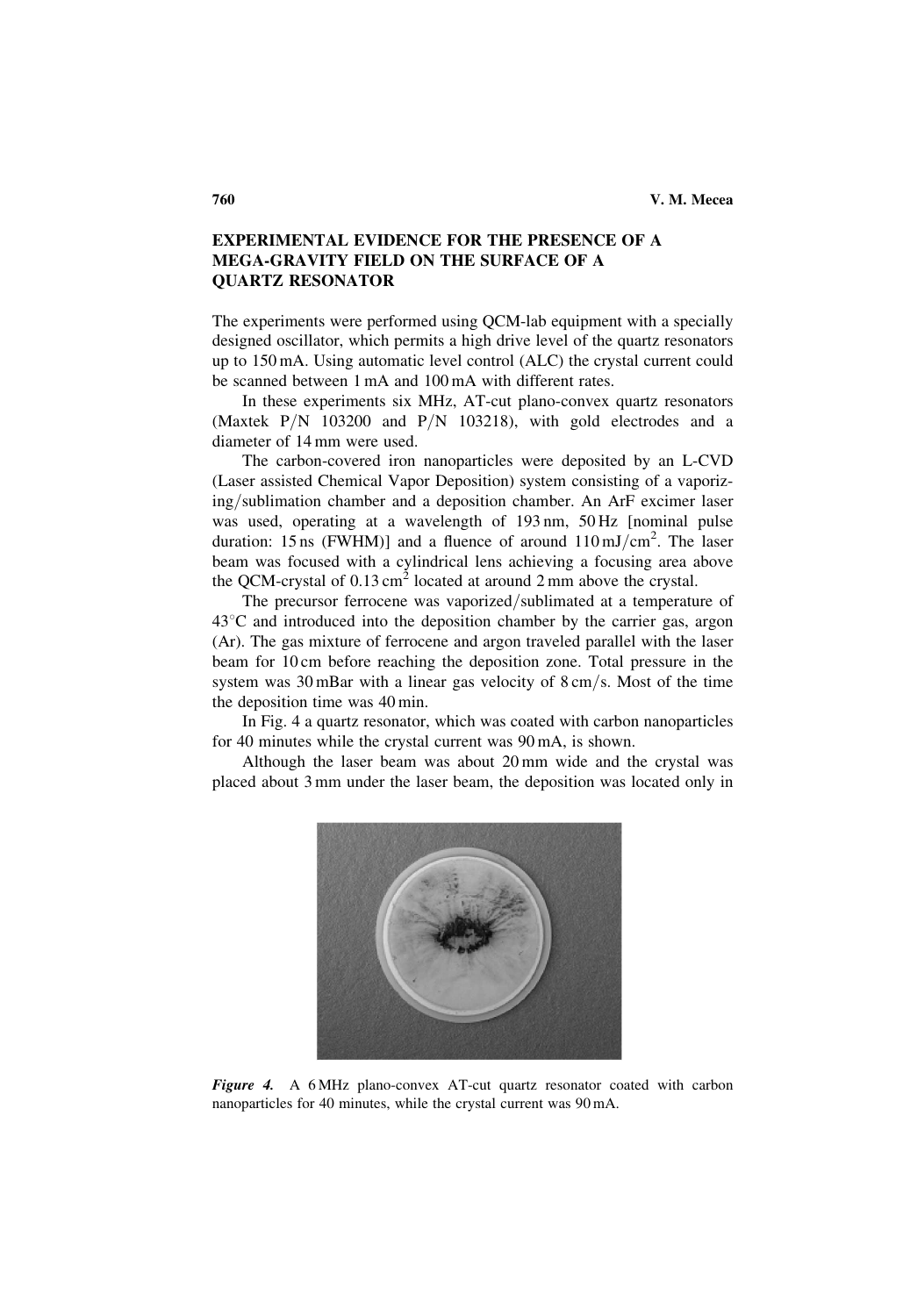the central part of the resonator where its vibration is located. This might be interpreted as sedimentation induced by the mega-gravity field of the shear vibrations in the center of the crystal. The deposition also revealed some parallel lines with significant difference in thickness. Those locations where the carbon film is thinner are regions where the crystal vibration has an out-of-plane component. At these locations the acceleration of the vibrations normal to the crystal surface is high enough to expel the carbon nanoparticles, which accumulate at the nodal locations. This experimental result is in accordance with the calculations made by EerNisse, Benes, and Schmid (2002) for flexural vibrations associated with the normal shear vibrations of the AT-cut resonators. The fact that deposition is located mostly in the central part of the resonator might be interpreted as a proof that shear vibrations induce sedimentation of the deposited carbon nanoparticles. It is a competition between sedimentation induced by shear vibrations and expelling induced by out-of-plane vibrations of the crystal. In Fig. 5 a resonator is shown that was coated with carbon nanoparticles while the crystal was placed 1 mm under the laser beam and the crystal current was 140 mA. It reveals two lobes, symmetrically positioned vs. the crystal centrum. The carbon-nanoparticles were also expelled because of the high acceleration. The amplitude of the out-of-plane vibrations in these regions is about 6% of the maximum amplitude of the shear vibration in the center of the crystal (Eer Nisse et al. 2002). The amplitude of the shear vibration can be calculated using the equation established by Borowsky, Mason, and Krim (2000). In our case it is about 100 million times higher than is the gravitational acceleration. Thus the acceleration of the out-of-plane vibrations in the region of the two lobes is about 6 million times higher than is the gravitational acceleration. This acceleration develops a force, normal to the crystal



Figure 5. A 6 MHz plano-convex, AT-cut quartz resonator coated with carbonnanoparticles while the crystal current was 140 mA.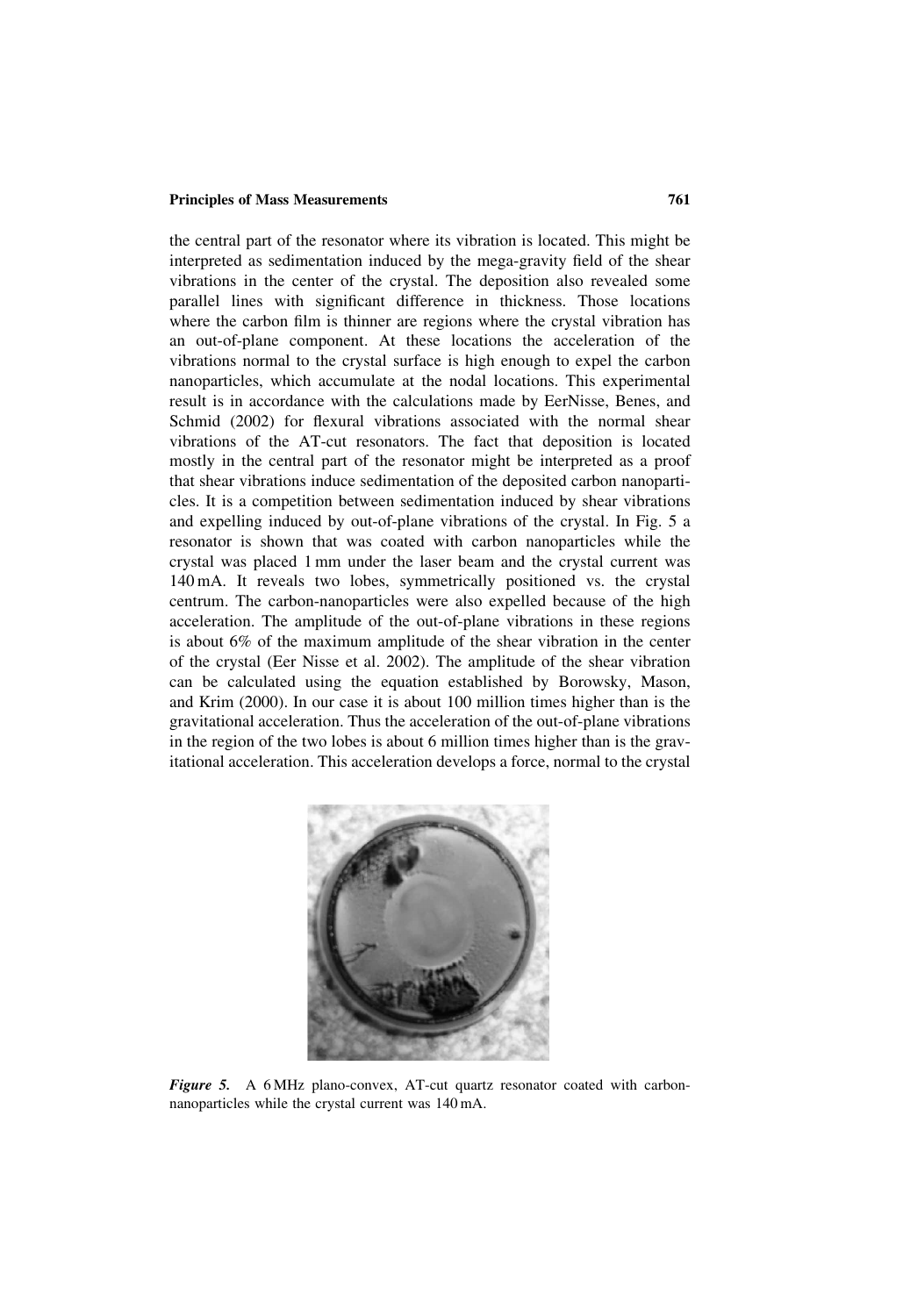762 V. M. Mecea



Figure 6. SEM picture of an area situated at the edge of one of the two lobes on the surface of the quartz resonator coated with carbon nanoparticles, the crystal current was 140 mA.

surface, which exceeds the binding force of the carbon-nanoparticles to the gold electrodes. In Fig. 6 a scanning electron microscope (SEM) picture of an area located at the edge of one of the two lobes is shown. This reveals the expelling of the carbon-nanoparticles agglomerates in the region with a high acceleration normal to the crystal surface.

The experimental results shown here reveal the complex situation on the surface of a shear vibrating quartz resonator used in QCM applications. The very high acceleration of the shear vibrations induces sedimentation of the C-nanoparticles, while the out-of-plane vibrations induce an expelling of the C-nanoparticles. In the early years of the QCM it was thought that AT-cut resonators exhibited a pure shear vibration. Later compressional waves were detected in liquids and the explanation was based on the existing velocity gradients in the contacting liquid (Martin and Hager 1989). The two lobes shown in Fig. 5 reveal that compressional waves are also produced by the crystal itself. In more recent research, the possibility for flexural vibrations was evidenced. This is slightly evident even in Fig. 4.

Thus, by coating a quartz resonator with C-nanoparticles it was possible to reveal the effects of the megagravity field.

### FUNDAMENTAL PRINCIPLES OF MASS MEASUREMENTS

The equivalence principle, formulated by Einstein in 1907, states the equality of the gravitational and inertial masses. This is not only the basis for the theory of general relativity, but also has a direct consequence: if both a gravitational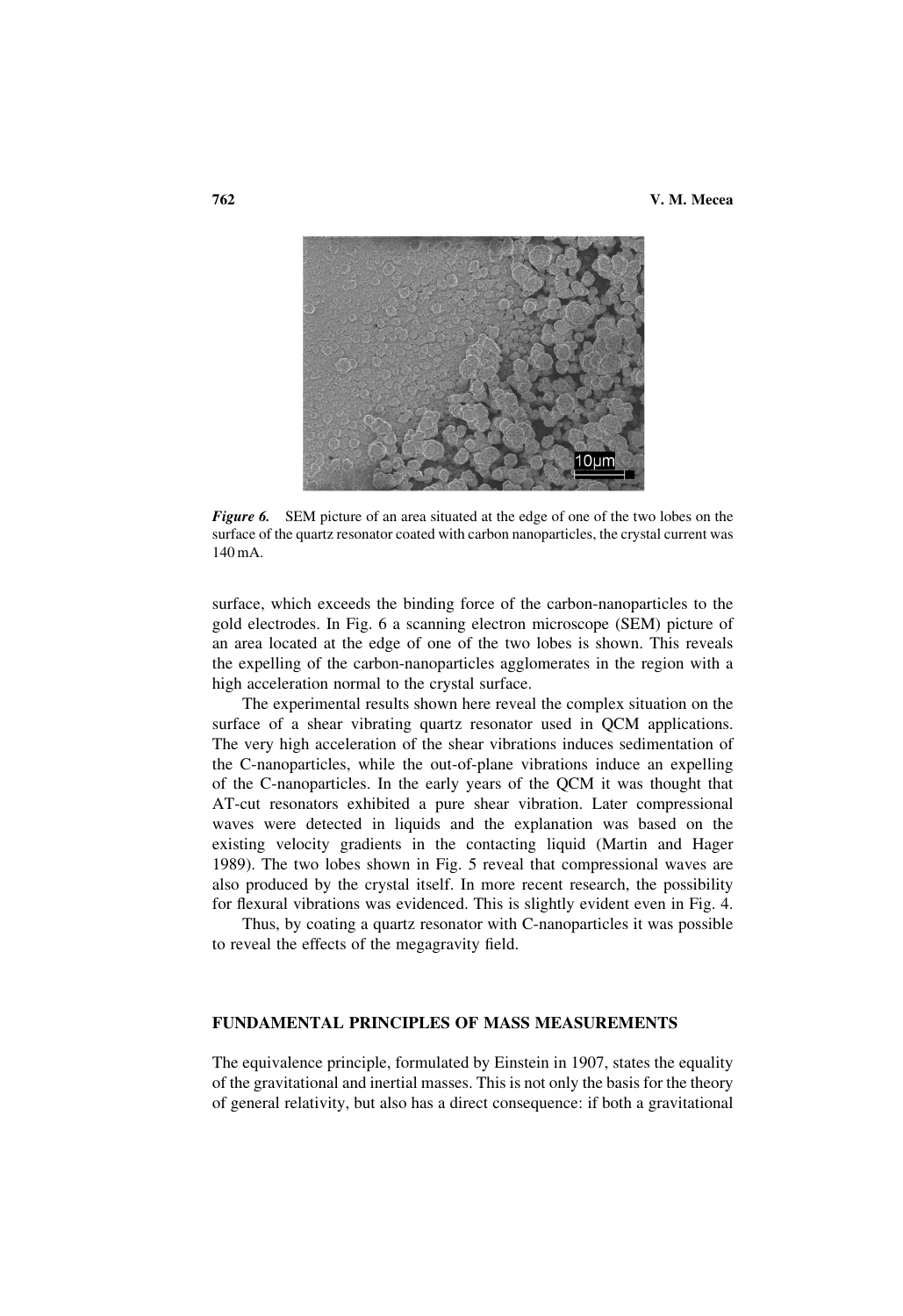field and an inertial field are present at a point of space, then the total acceleration is  $\vec{a}_t = \vec{a}_g + \vec{a}_i$ , where  $\vec{a}_g$  is the gravitational acceleration and  $\vec{a}_i$  is the inertial acceleration.

At a certain point of a gravitational field  $\vec{a}_g$  has the same magnitude and direction.

At a certain point of an inertial field  $\vec{a}_i$  can have a time-dependent magnitude and direction.

It is not possible to penetrate into a body, to identify all the atoms, and to add their masses in order to get the total mass of that body. One should use something that can act on a body from a distance, and this is the field. For a neutral body the field should be gravitational, inertial, or a superposition of these fields. For an electrically loaded body, the field can be electric or magnetic. In a mass spectrometer we need at least an electric field to measure the mass of the ions.

On the surface of a vibrating quartz crystal resonator we have an inertial field, its maximum intensity being at the center of the quartz resonator. The strong inertial field can be interpreted as a megagravity field. Here the sedimentation of even atoms and the development of anomalous phenomena is possible. A megagravity field may be useful in many applications in metallurgy, solid state chemistry, polymer physics, materials processing, or biochemistry.

Recently (Cooper et al. 2001; Dultsev et al. 2000), this mega-gravity field was used for the development of the so-called "bond breaking spectroscopy" and it might explain the enhanced catalytic activity on vibrating catalysts (Nishiyama et al. 1997; Kelling et al. 1997).

The inertial field developed at the surface of the QCM permits its use as a mass sensor in the outer-space on a space laboratory orbiting around the Earth although the gravitational acceleration is cancelled by the centrifugal acceleration (Mecea 1994).

The QCM is not only a mass sensor, but also an actuator, providing a megagravity field on its surface.

It doesn't matter what the vibrational mode of the quartz resonator is, in order to be used as a mass sensor (Benes et al. 1995; Martin et al. 1998; Mecea 1994; Wenzel and White 1989).

It doesn't matter if we use quartz or other piezoelectric material for mass sensing (Fritze et al. 2001; Mecea 1994; O'Toole et al. 1992).

The only important thing is to provide an acceleration to the body who's mass we want to measure.

### QCM RESPONSE IN A LIQUID

The concept of an acceleration-dependent mass sensitivity can explain why the frequency of a shear vibrating quartz crystal resonator, in contact with a liquid, depends on the viscosity of the liquid.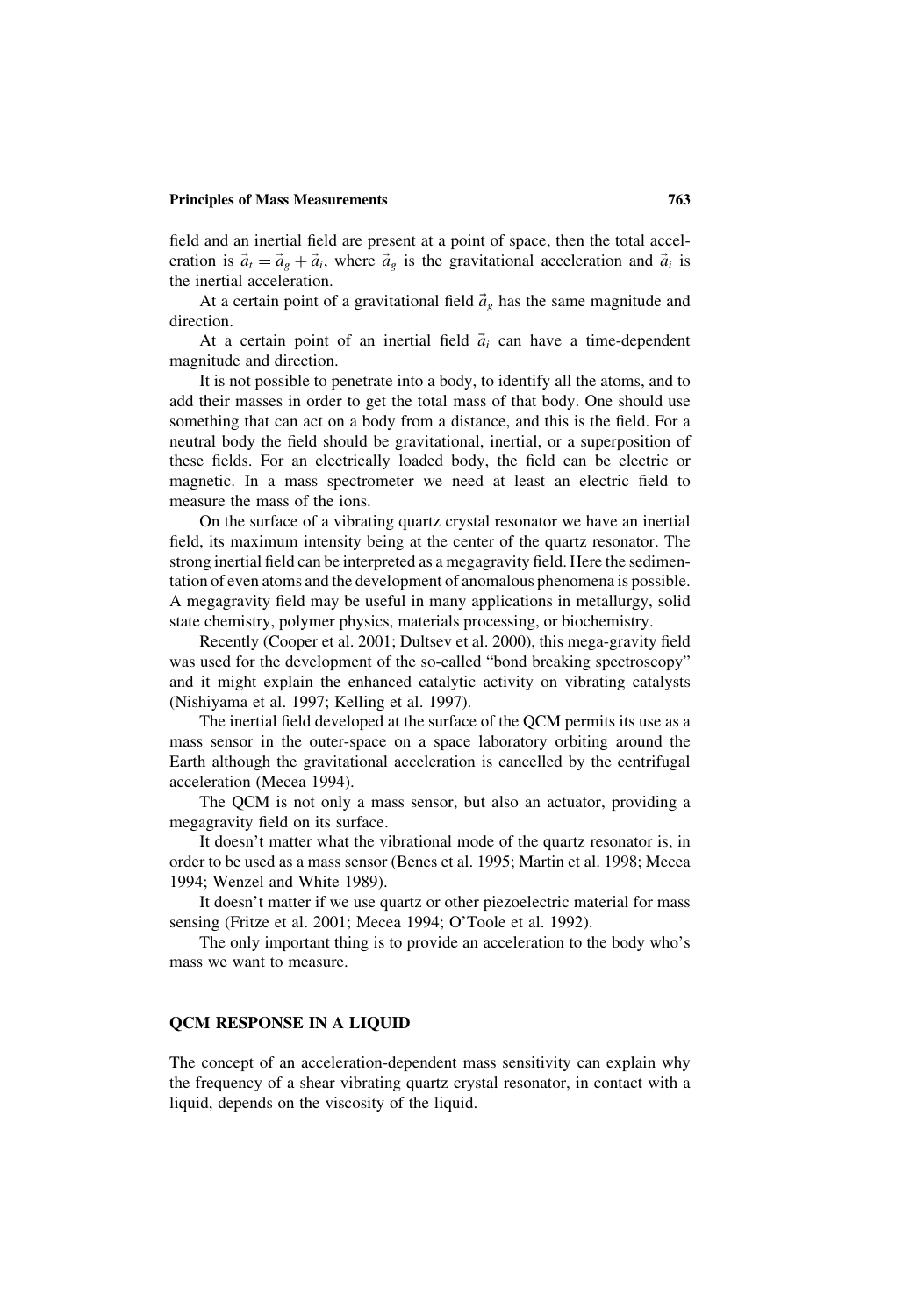The frequency change, when one face of a quartz crystal resonator is in contact with a liquid with density  $\rho_1$  and viscosity  $\eta_1$ , was first calculated by (Kanazawa and Gordon 1985) and later using the Energy Transfer Model (Mecea 1994).

$$
\Delta f = -f_q^{3/2} \left( \frac{\rho_l \eta_l}{\pi \rho_q \mu_q} \right)^{1/2} \tag{7}
$$

where  $\rho_q$  and m<sub>q</sub> are the quartz density and shear modulus, respectively.

When such a resonator is in contact with a liquid, and this is a common situation in many applications of the QCM, the vibration amplitude, and also the acceleration, decay exponentially from the crystal surface into the liquid, as shown in Fig. 7.

$$
A(y) = A_0 \exp(-y/\delta)
$$
 (8)

where  $\delta = (\eta_l/\pi \, f_q \, \rho_l)^{1/2}$  is the penetration depth, defined as the distance into the liquid layer where the vibration amplitude has diminished e times. Here  $\eta_1$ and  $\rho_1$  are the liquid viscosity and density respectively, and  $f_q$  is the quartz resonator frequency.  $A_0$  is the maximum vibration amplitude at the center of the crystal resonator.

The larger the distance y from the quartz-liquid interface, the lower the vibration amplitude and acceleration. A certain small volume of liquid situated at distance  $\delta$  from the quartz-liquid interface will produce a frequency change e-times smaller than that produced by the same volume of liquid situated in direct contact with the quartz surface. Because the mass sensitivity is acceleration dependent, it is obvious that the mass sensitivity depends on both the liquid density and viscosity. Liquid viscosity determines the amplitude and acceleration decaying profile. It is a widespread opinion that QCM is not only sensitive to the density of the contacting liquid, but also to the viscosity of this liquid (Henry 1996). This is true, but it is a second



Figure 7. Amplitude and acceleration decay at the quartz-liquid interface.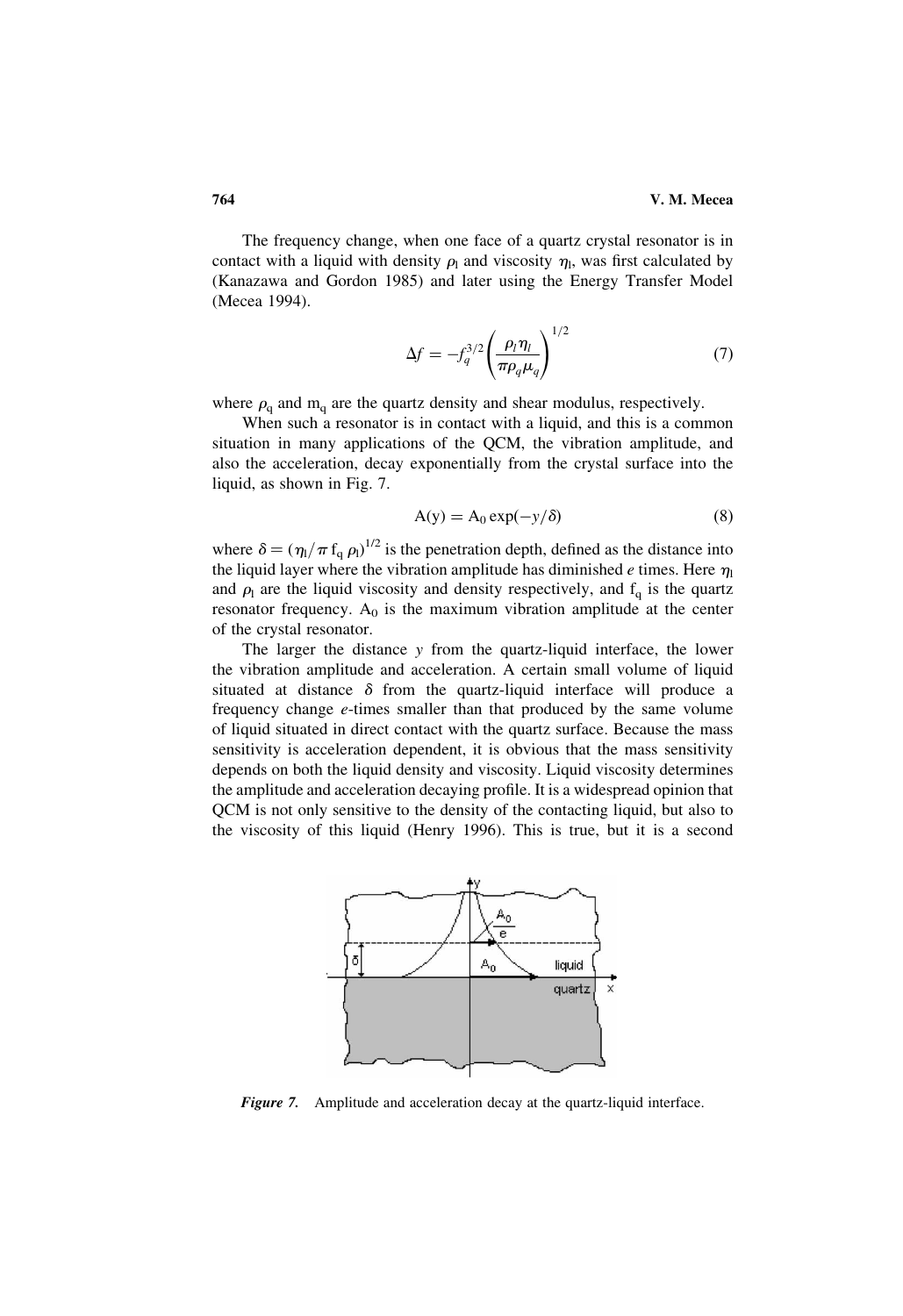order effect. The prime effect is an acceleration-dependent mass sensitivity and acceleration, as well as vibration amplitude, follows a function that includes both the liquid viscosity and density, as illustrated in Fig. 7. It is interesting to notice that in Eq. (7) we have the product between density and viscosity under square root. The two physical quantities can not be separated. It should be a mechanism that is binding them together. This is the acceleration-dependent mass sensitivity.

The film deposited on the quartz resonator surface must be adherent to the quartz resonator surface in order to have the same acceleration as the quartz resonator.

When the quartz resonator is in contact with a liquid, its roughness, or crevices can trap liquid molecules that will vibrate with the same amplitude and acceleration as the quartz resonator surface. These trapped molecules will exhibit a solid film behavior, producing an additional frequency change (Martin et al. 1991; Theisen et al. 2004).

### **CONCLUSIONS**

The QCM is not only a sensitive mass sensor but it is also an actuator generating a megagravity field on the surface of the quartz resonator. The very high mass sensitivity of the QCM is explained by the very high acceleration acting on the deposited film.

The product between the minimum detectable mass and the acceleration acting on that mass is a constant for both QCM and analytical microbalances when equivalent experimental conditions are used. For best experimental conditions this constant has a value of about  $10^{-9}$  N.

Acceleration is a paramount condition for mass measurement. Therefore, in order to measure the mass of a body, we must place that body in a field.

The viscosity-dependent frequency change of a quartz resonator in contact with a liquid is a second order effect resulting from the acceleration-dependent mass sensitivity of the QCM.

#### REFERENCES

- Ballantine, D.S., White, R.M., Martin, S.J., Ricco, A.J., Zellers, E.T., Frye, G.C., and Wohltjen, H. 1997. Acoustic Wave Sensors: Theory, Design and Physico-Chemical Applications; Academic Press: San Diego, CA.
- Benes, E., Gröschl, M., Burger, W., and Schmidt, M. 1995. Sensors based on piezoelectric resonators. Sens. Actuators A, 48: 1–21.
- Borowsky, B., Mason, B.L., and Krim, J. 2000. Scanning tunnelling microscope measurements of the amplitude of vibrations of a quartz crystal oscillator. J. Appl. Phys., 88: 4017–4021.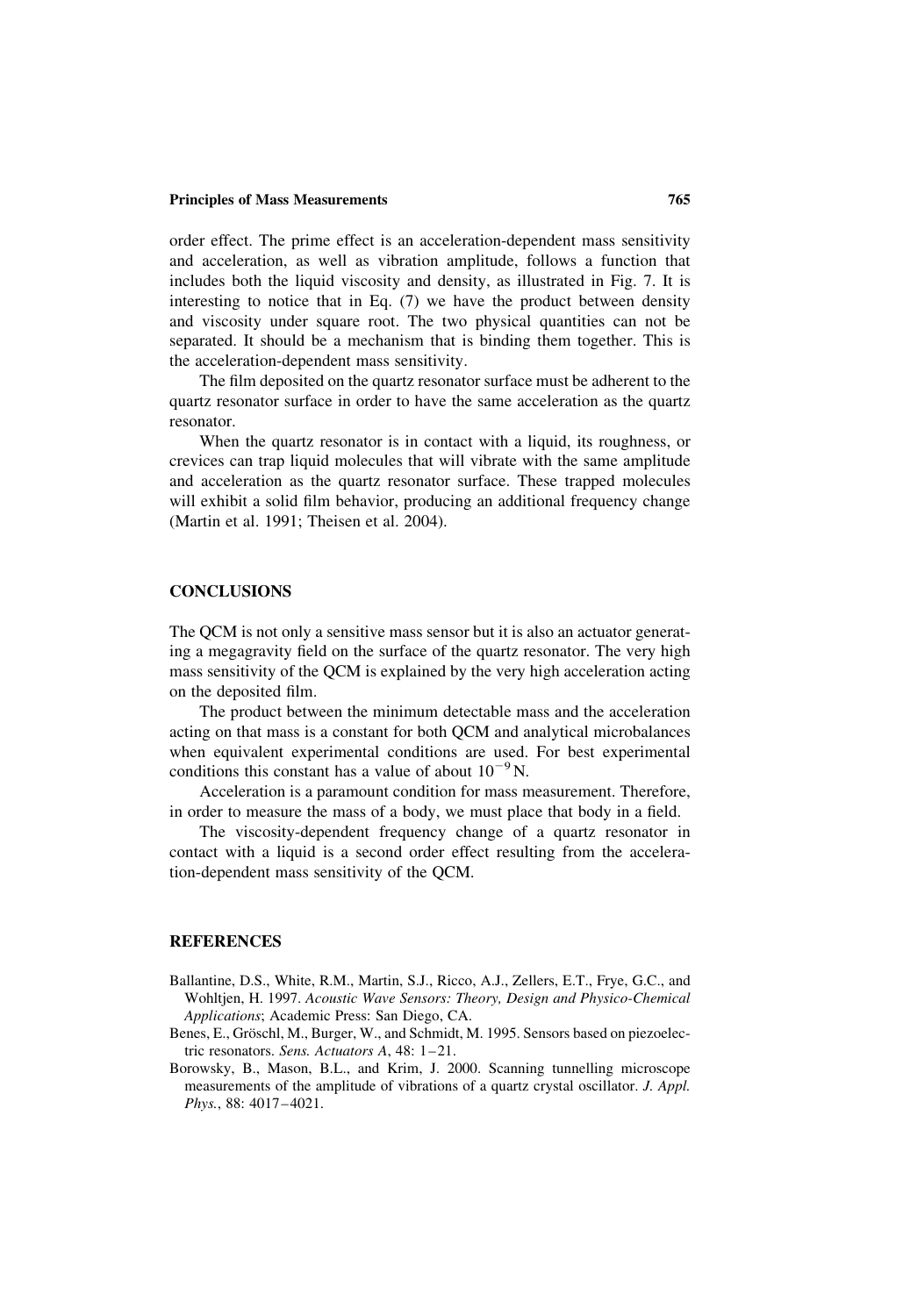- Buttry, D.A. and Ward, M.D. 1992. Measurement of interfacial process at electrode surfaces with the electrochemical quartz crystal microbalance. Chem. Rev., 92: 1355–1379.
- Cooper, M.A., Dultsev, F.N., Minson, T., Ostanin, P.V., Abell, C., and Klenerman, D. 2001. Direct and sensitive detection of a human virus by rupture event scanning. Nature Biotechnology, 19: 833–837.
- Dultsev, F.N., Ostanin, V.P., and Klenerman, D. 2000. "Hearing the bond breakage". Measurement of bond rupture forces using a quartz crystal microbalance. Langmuir, 16: 5036–5040.
- EerNisse, E.P., Benes, E., and Schmid, M.. The role of localized rotational imbalance in drive level dependence phenomena, 2002 IEEE International Frequency Control Symposium and PDA Exibition; 2–7.
- Fritze, H., Tuller, H.L., Seh, H., and Borchard, G. 2001. High temperature nanobalance sensor based on langasite, Sens. Actuators B, 76: 103–107.
- Henry, C. 1996. Measuring the masses: Ouartz crystal microbalance. Anal. Chem., 68: 625A–628A.
- Kanazawa, K.K. 1997. Mechanical behaviour of films on the quartz microbalance. Faraday Discuss., 107: 77–90.
- Kanazawa, K.K. and Gordon, J.G. 1985. Frequency of a quartz microbalance in contact with liquid. Anal. Chem., 57: 1770–1771.
- Kanazawa, K.K. and Gordon, J.G. 1985. The oscillation frequency of a quartz resonator in contact with a liquid. Anal. Chim. Acta, 175: 99–105.
- Kelling, S., Mitrealis, T., Matsumoto, Y., Ostanin, V.P., and King, D.A. 1997. Influence of acoustic wave excitation on CO oxidation over a  $Pt{110}\simeq$ crystal. Faraday Discuss., 107: 435–444.
- Lu, C. and Czanderna, A.W. 1984. Applications of Piezoelectric Quartz Crystal Microbalances; Lu, C. and Czanderna, A.W., Eds.; Elsevier: Amsterdam.
- Lucklum, R. and Hauptman, P. 1997. Determination of polymer shear modulus with quartz crystal resonators. Faraday Discuss., 107: 123–140.
- Martin, S.J., Butler, M.A., Spates, J.J., Mitchell, M.A., and Schubert, W.K. 1998. Flexural plate wave resonator excited with Lorentz forces. J. Appl. Phys., 83: 4589–4601.
- Martin, S.J., Frye, G.C., Ricco, A.J., and Senturia, S.D. 1993. Effect of the surface roughness on the response of thickness-shear mode resonators in liquids. Anal. Chem., 65: 2910–2922.
- Martin, S.J., Granstaff, V.E., and Frye, G.C. 1991. Characterization of a quartz crystal microbalance with simultaneous mass and liquid loading. Anal. Chem., 63: 2272–2281.
- Martin, B.A. and Hager, H.E. 1989. Flow profile above a quartz crystal vibrating in liquid. J. Appl. Phys., 65: 2627–2629.
- Martin, B.A. and Hager, H.E. 1989. Velocity profile on quartz crystals oscillating in liquids. J. Appl. Phys., 65: 2630–2635.
- Marx, K.A. 2003. Quartz crystal microbalance: A useful tool for studying thin polymer films and complex biomolecular systems at the solution-surface interface. Biomacromolecules, 4: 1099–1120.
- Mecea, V.M., Carlsson, J.O., and Bucur, R.V. 1996. Extensions of the quartz crystal microbalance technique. Sens. Actuators A, 53: 371–378.
- Mecea, V.M. 1994. Loaded vibrating quartz sensors. Sens. Actuators A, 40: 1–27.
- Mecea, V.M. 1989. A new method of measuring the mass sensitive area of quartz crystal resonators. J. Phys. E Sci. Instrum., 22: 59–61.